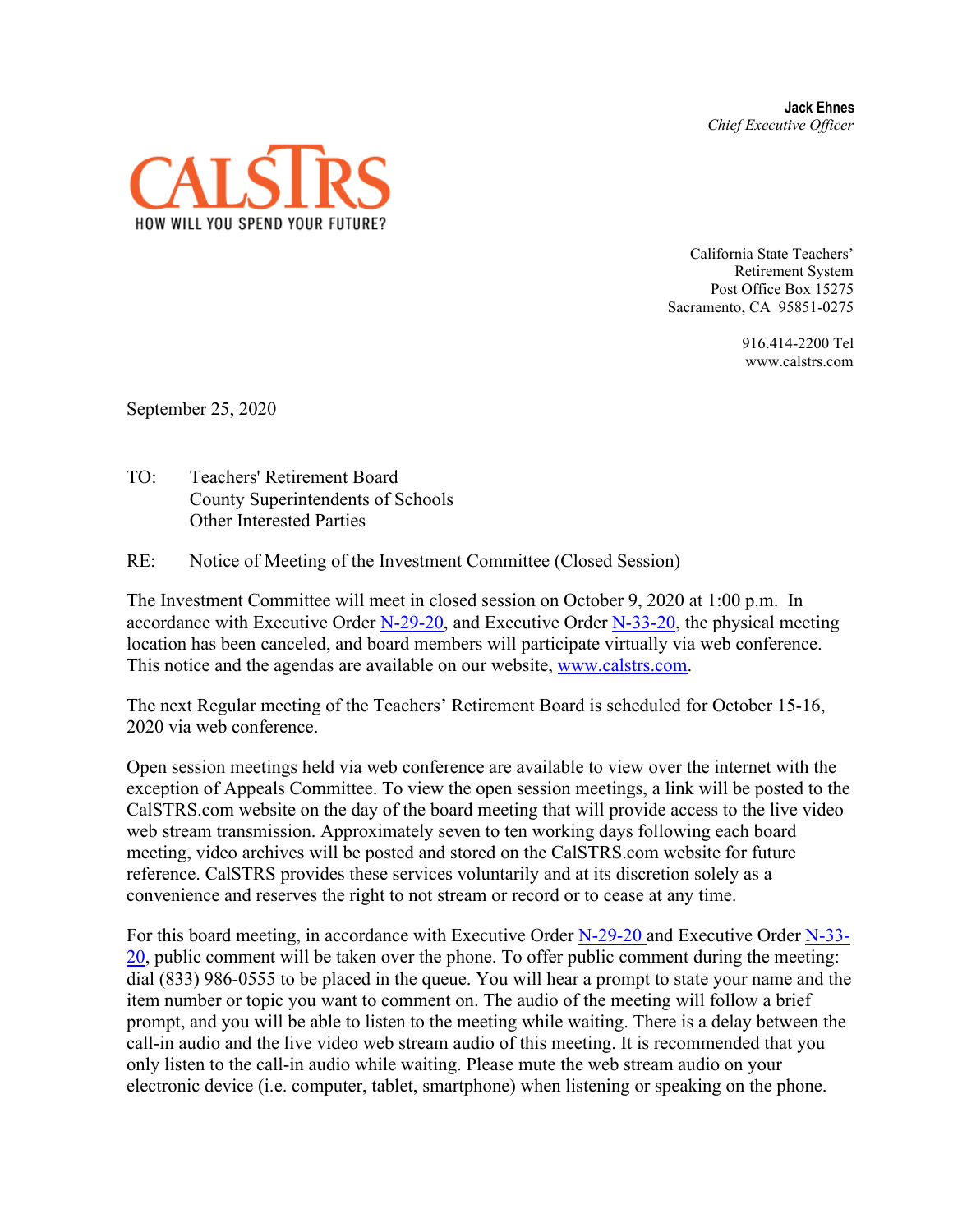Notice of Meetings of the Investment Committee September 25, 2020 Page 2

When it is your turn to speak, you will hear a beep, which will place your call into the meeting. Please wait for your cue to speak. Individual comments will be limited to a maximum of three minutes at the discretion of the chairperson. There will be a 30 second warning given by a live person. The sound of a bell will indicate your time has ended. After your comment period is over, your call will be terminated, and you can resume watching the live video web stream on your electronic device.

If you are under 18, please state your first name only and your location or affiliated organization. Please do not share personal identifying information such as your last name, age or school. CalSTRS reserves the right to terminate your call if your comments are disruptive to the meeting or do not follow our guidelines.

Please also note that there may be a limit to the number of callers for public comment per committee.

Comments on agenda items may be submitted in writing to  $Board@CalSTRS.com$  for the record.

If you have any questions regarding this meeting, please contact Ger McGriffirving at (916) 414- 2205 or  $\frac{\text{gmegriffirving}(a)$ calstrs.com.

Jack Ehnes Chief Executive Officer

**Attachments**